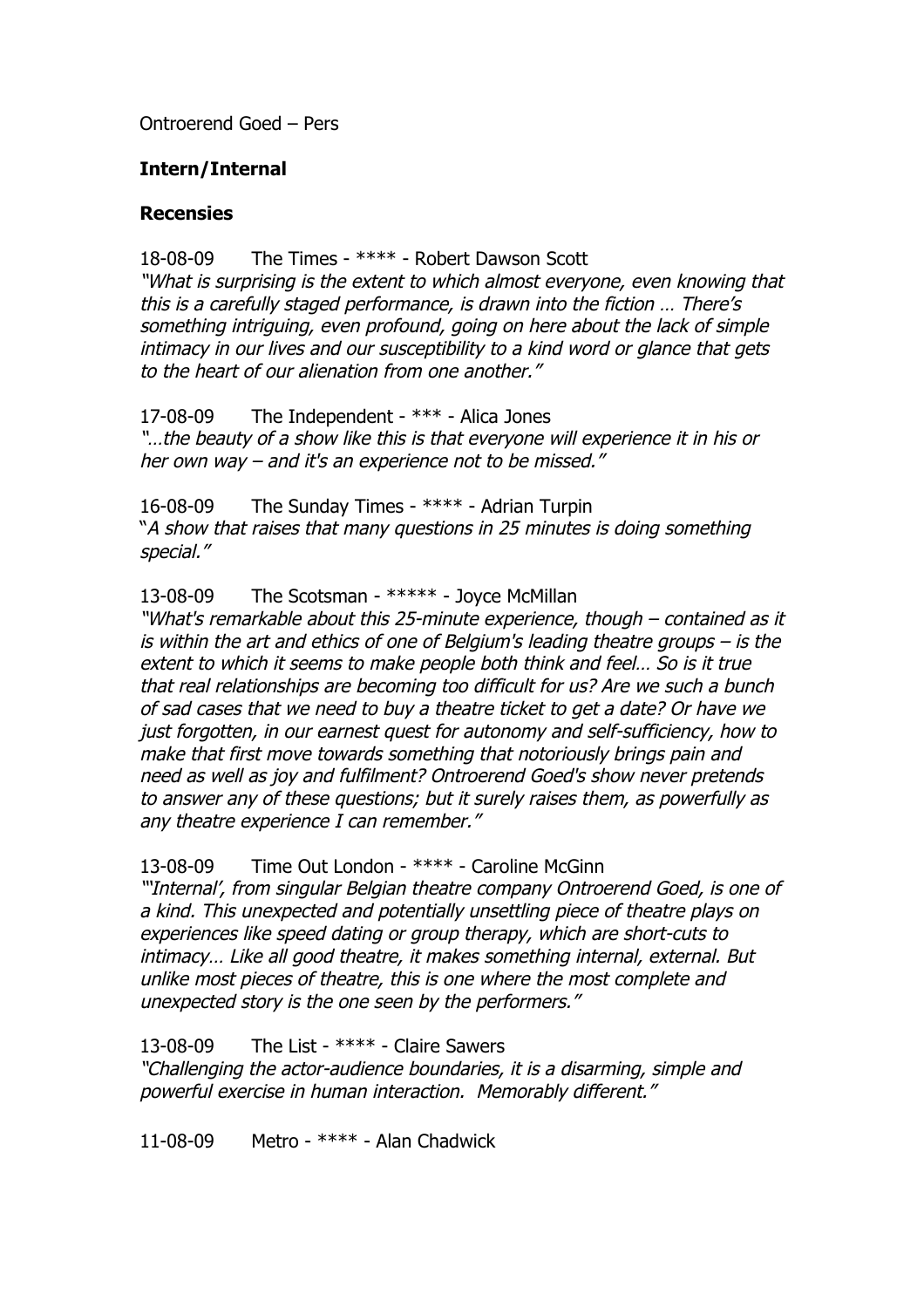"I doubt there's a show at this year's Fringe that will leave you questioning and talking about it days after as much as this. ... A must-see."

11-08-09 Financial Times - \*\*\* - Ian Shuttleworth "It is said of some theatre pieces that you get out of the experience of watching them as much as you put in, but never can that have been as true as it is of Internal.

10-08-09 The Herald - \*\*\*\*\* - Neil Cooper "It would be quite wrong to kiss and tell about what exactly goes on in Internal ... I wouldn't have missed it for the world. You shouldn't either."

09-08-09 The Independent -\*\*\*\*- Kate Bassett "Internal is a guaranteed hit, being an extraordinarily intimate liaison between adventurous theatre-goers and a handful of avant-garde thespians. Devised by the award-winning Belgian troupe Ontroerend Goed…"

09-01-08 De Morgen - \*\*\* - Liv Laveyne

"Met Intern slaagt Ontroerend Goed er opnieuw in de grenzen van intimiteit af te tasten met een clever spel van geven en nemen."

19-07-08 Cutting Edge - \*\*\*\* - Robbie Hermans

"Verbazingwekkend hoeveel we op dat ene moment tegen elkaar weten te zeggen zonder te praten. Met een krop in de keel staar ik naar het zwarte doek en kan ik enkel maar bekennen dat het einde onvermijdbaar, maar tegelijk hartverscheurend was."

## **Persartikelen en recensies zonder sterquotering**

28-08-09 Metro – Internal is a unique kind of affair – Alan Chadwick "What's not in doubt is that after leaving the Mercure Point Hotel, where this all takes place, you'll end up running what just happened over and over again in your head for days."

17-08-09 The Stage – Must See Show – Nick Awde "…a remarkable show that blurs reality and fantasy and breaks down all four walls of theatre."

16-08-09 Scotland on Sunday – Mark Fisher

"That's the reason for all the animated conversations around the Traverse bar as Internal's audience members try to rationalise what has happened to them. Whether they have been touched up, flashed at or rejected, they have undergone a fiercely emotional, individual experience that haunts them for days. You might not recognise Internal as theatre in any conventional way, yet it gets under your skin more excitingly than any other show…"

15-08-09 Culture Wars – Matt Trueman

"Internal is carnivorous. It preys upon its audience, feasting on our individual